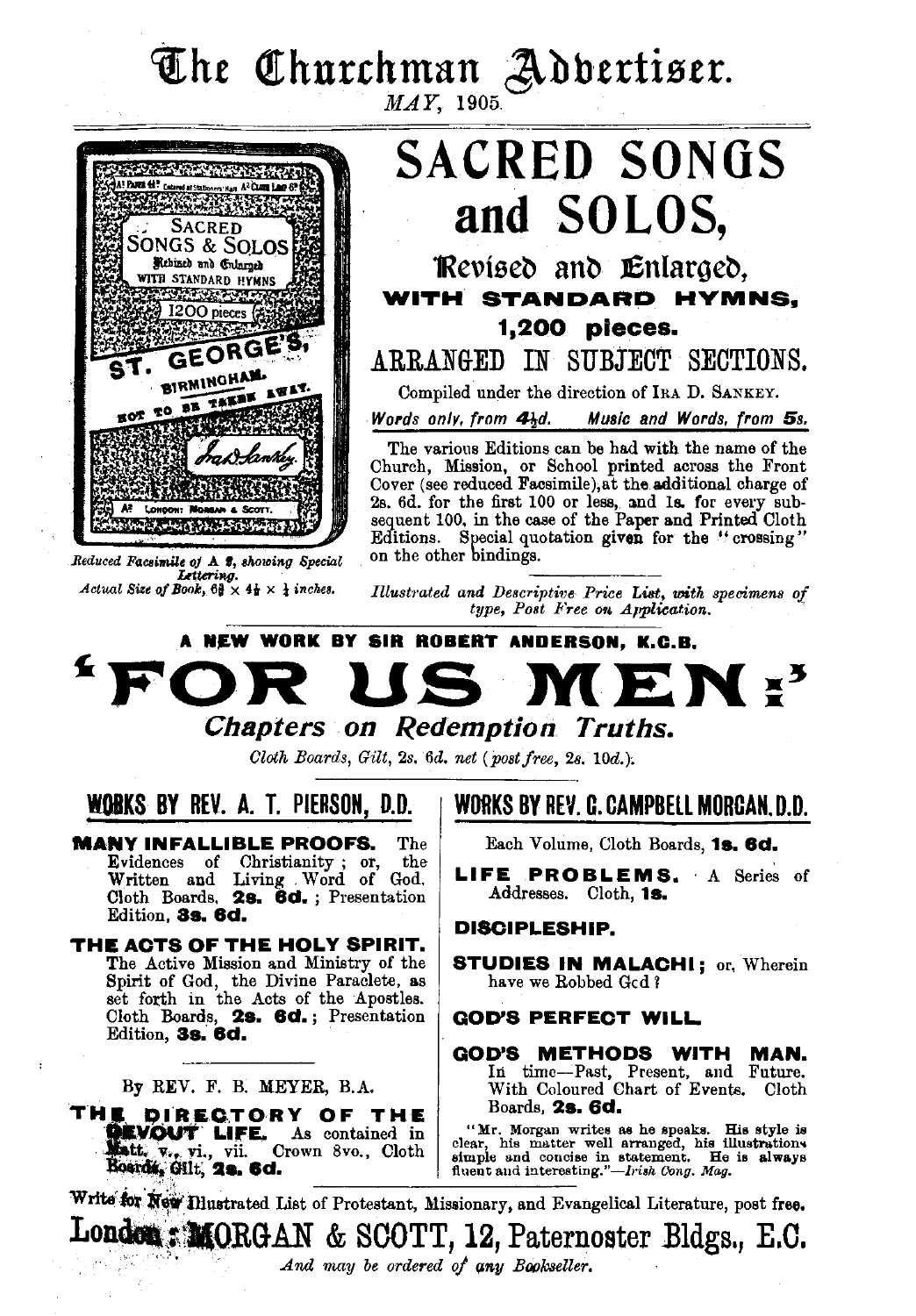# ELLIOT STOCK'S NEW BOOKS.

NEW AND HELPFUL MANUAL FOR THE HOLY COMMUNION.

SECOND EDITION.

In limp cloth, for the poeket, and uniform with the Prayer Book, 1s. net in cloth, and in leather binding at 2s. net; lambskin, 3s. net; and in Persian calf, 3s. 6d.

# & OFFERING.

#### By the Rev. G. H. S. WALPOLE, D.D.,

Examining Chaplain to the Archbishop of York, Rector of Lambeth.

"The value of this excellent little book is very great. It is for busy people who want short and good prayers, and who welcome sound instruction if it can be briefly given. The whole forms a singularly complete and conven

BY THE SAME AUTHOR.

Third Edition.

In cloth limp, for the pocket, and uniform with the Prayer Book, price 2s. net; also for presentation, in leather binding, 3s. net; in lambskin, 3s. 6d. net, and in Persian calf, 4s. 6d. net.

**THE PEOPLE'S PSALTER.** A Plain Book for those who wish to use the Psalms in Church with intelligence and devotion.

"We think that this little book may be a useful help in suggesting ways by which different Psalms may<br>be applied to present-day difficulties, and to the problems and anxieties with which the Church is always<br>confronted."—G

Sixth Edition. In crown 8vo., cloth, gilt lettered, price 2s. 6d. net.

ITAL **EHLIGION** ; or, the Personal Knowledge of Christ.<br>"A work of real spiritual value." We heartily recommend it to all thoughtful readers."—Guardian. **TTAL** 

> In demy 8vo., tastefully printed and suitably bound, consisting of  $400$  pp., 7s. 6d. net.

> > THE

# YOUNG PREACHER'S GUIDE;

OR.

Secrets of Success in Sacreo Oratory, as gathered from the Greatest Masters of the Art.

BY THE

#### **GILBERT** MONKS. REV.

Author of "Practical Guide to Bible-Class Conductors," "Manual of Short Liturgies," etc.

WITH A PREFACE BY THE VEN. ARCHDEACON OF LONDON.

The Dean of Durham says: "It is quite a triumph to have succeeded in making a difficult subject really attractive."

"A substantial volume. We have read it with interest. It is well arranged, containing a store of pithy remarks, and quotations, and personal reminiscences, while the author's earnestness is evident throughout."-Church Family Newspaper.

"The excellent volume should appeal strongly to preachers in particular, and speakers in general."-West Briton, Truro.

"Cannot fail to be of great value to the young preacher, and be also of material help to all occupants of the pulpit or platform."—Lincoln Chronicle.

ELLIOT STOCK, 62, PATERNOSTER ROW, LONDON, E.C.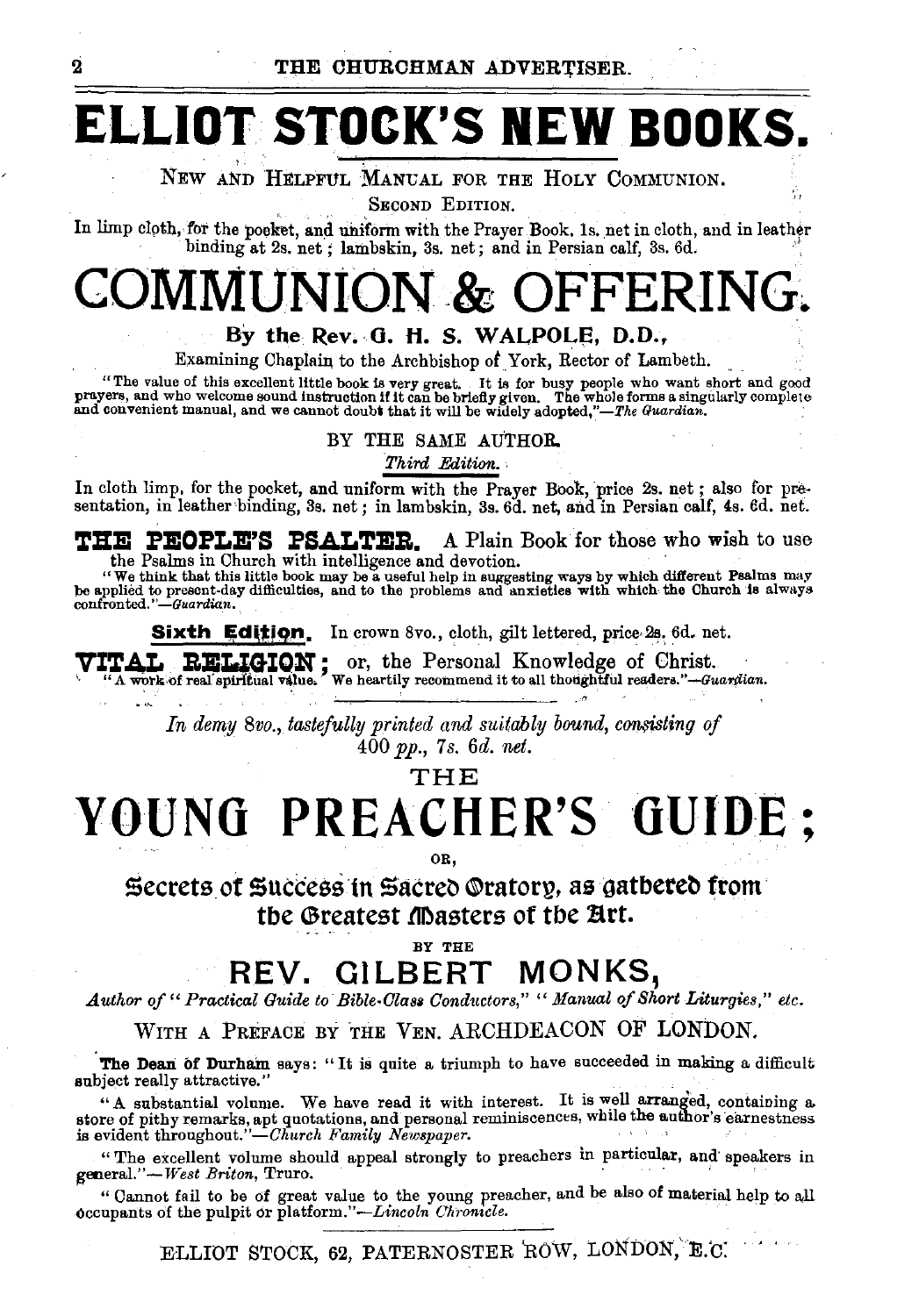

# **JAPAN AND THE JAPAN MISSION.**

Imperial 16mo., 192 pages, with Illustrations and a Map, in art vellum boards, gilt.

**2/·** Net. By post, **2/3.** 

The book has been brought up to date at a moment when the public interest in the Far East, and most especially in the Island Empire of the Mikado, is stronger and deeper than ever. Its account of the land and its history, of its people and their religion, of the first beginnings among them of Christian missionaries 350 years ago and the unhappy sequel, of the efforts since 1869 of the C.M.S. and their gradual extension, should be of peculiar interest just now to Englishmen.

# **OUTLINE HISTORIES OF C.M.S. MISSIONS.**

Crown Svo., 144 pages, with Sketch Maps, stiffened paper covers.

VOLUME I. This is the first volume of a series intended specially for the use of friends who give addresses on the Missions, and also for workers among **f**/ $\blacksquare$  Net.  $\blacksquare$  the young generally. This volume covers the Sierra Leone, Yoruba, Nigeria (including Hausaland), East Africa, Uganda, Egypt, Palestine, By post, **1/2.** and Persia Missions.

Volumes II. and III. to complete the Series will be published later.

# **EMPIRE BUILDERS** :

#### PIONEERS OF THE KING OF KINGS.

Crown Svo., 220 pages, well Illustrated, cloth boards.

**1/6**  Post free. II The stories are told by C.M.S. Missionaries (Empire Builders) anti appeal very specially to boys ; but all young people will be interested in them. The book is full of pen-and-ink drawings.

# **FOR CHRIST IN FUH=KIEN.**

Imperial 16mo., 192 pages, with Illustrations and a Map.



The Story of the Work of the C.M.S. in the Fuh-Kien Province of China, being a new edition of the previous Story of the Mission. In view of the advance of the work in the Fuh-Kien Province, it has been found necessary to re-model and to re-write much of the book, which has been done by the Rev. T. McCLELLAND.

### **THE**   $\textbf{HISTORV}_{\substack{\text{THE} \ \text{TE} \ \text{N.}}\sum \limits_{\text{Publlshod at 18s. net.} } \textbf{C.M.S.}}$ 3 Volumes.



@"' The Set of 3 Vols. is offered for **12/6**  Net, post or carriage paid, or the Volumes can be obtained on the instalment system. Prospectus on application.



N.B.-The History cannot be supplied at this reduced rate through Booksellers, but only direct from Salisbury Square.

Orders to be addressed LAY SECRETARY, C.M.S., Salisbury Square, London, E.C.<br>Cheques, &c., to be made payable to Mr. D. MARSHALL LANG. Postal Orders payable at G.P.O.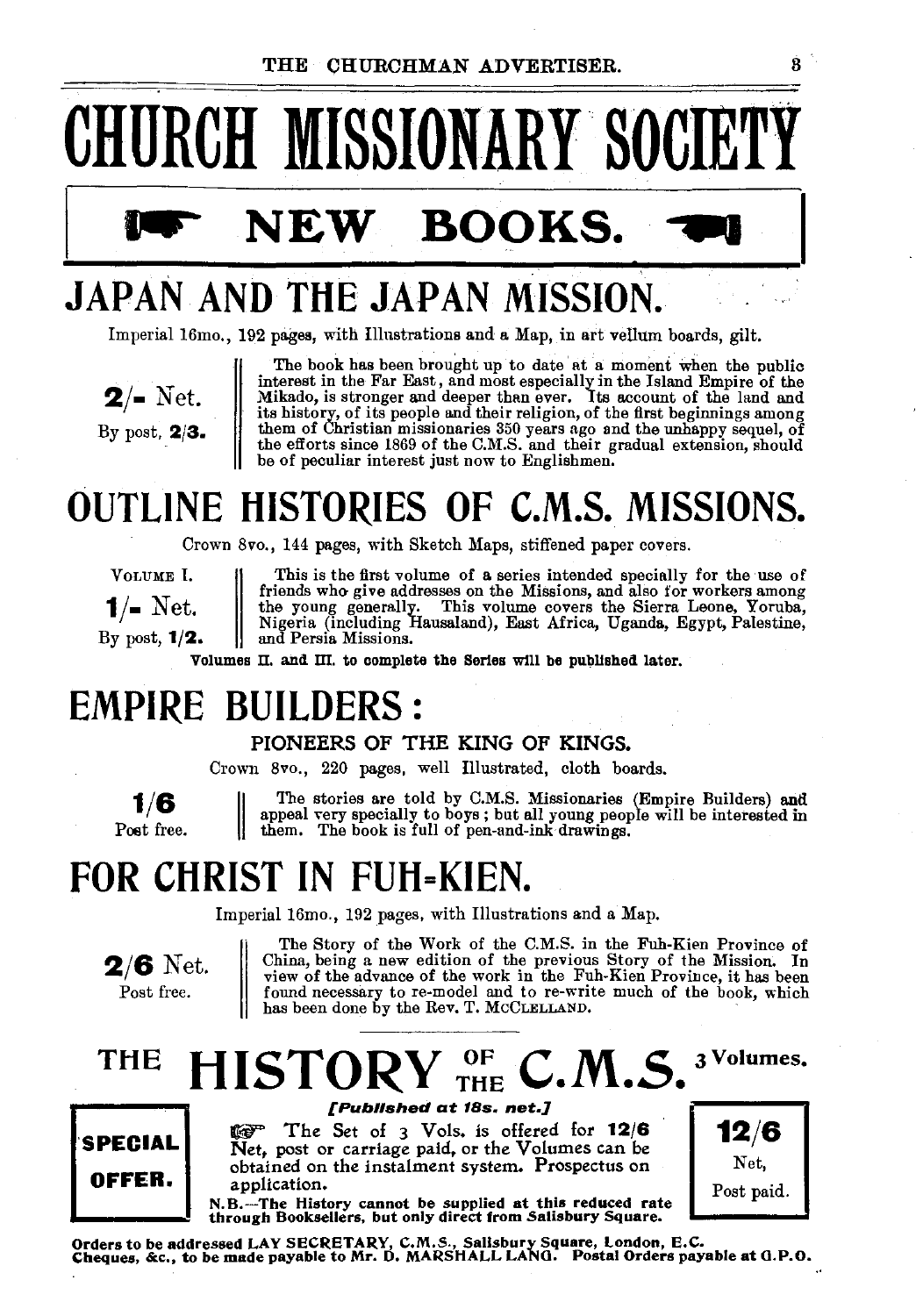

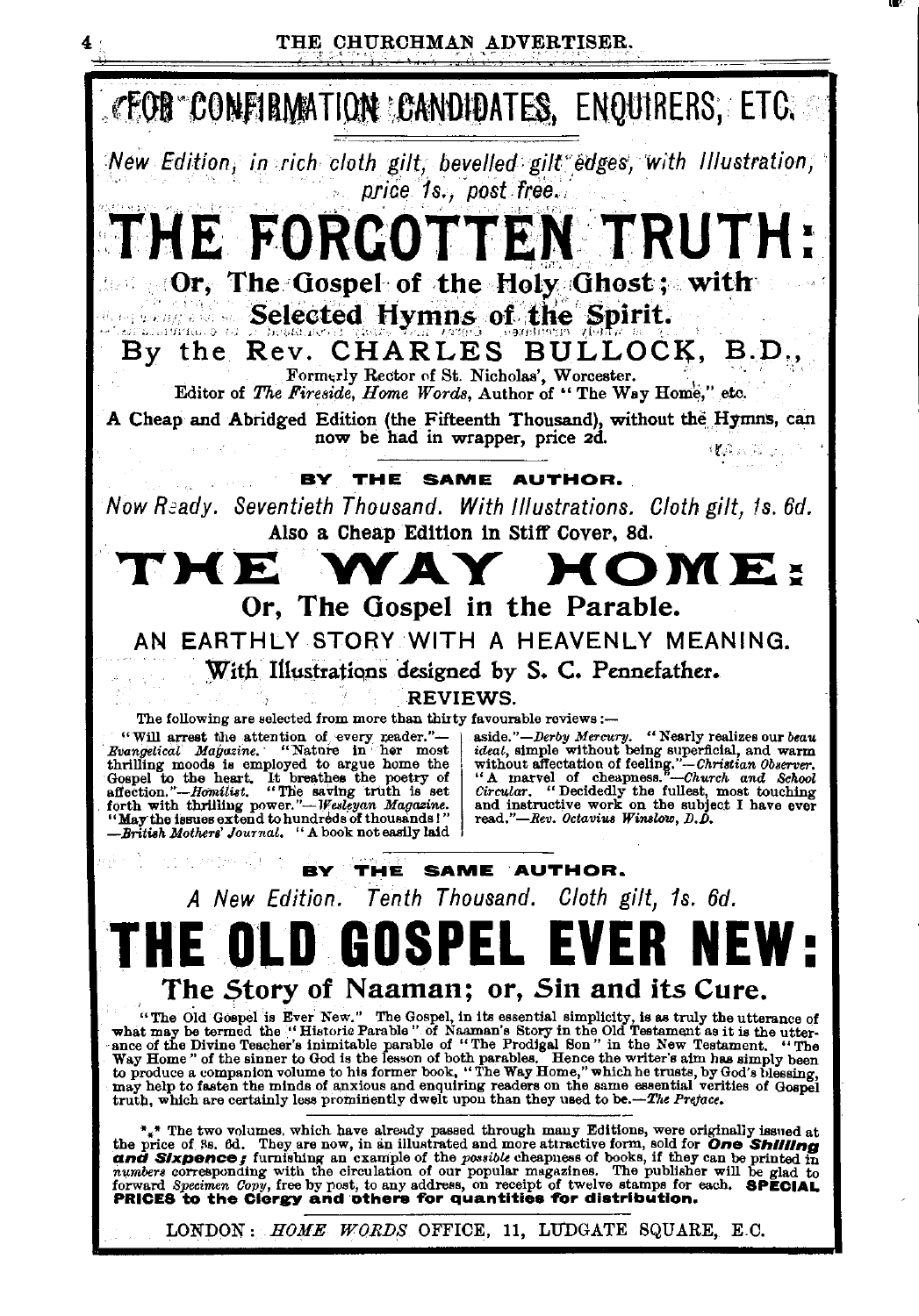5 .<br>NGC 1

#### visit All most fair additional teaming the experimental equations

# BEMROSE & SONS, LIMITED.

# **THE HOLY COMMUNION.** Its Institution, Purpose; Privilege: By the Rev. A. E.<br>BARNES LAWRENCE, M.A., Vicar of St. Michael and all Angels', Blackheath Park, S.E.<br>Crown 16mo., 224 pp., paper covers, Is. net; cloth gilt, 2s, n

Novem Four of the proper covers, is near the proper covers in the property of the property designed to help young Christians, particularly of the more thoughtful and educated classes, to realize the purpose and privilege o

THE LORD'S SUPPER. By the Rev. T. W. DRURY, B.D., Principal of Ridley Hall, Cambridge. Reprinted from "Church and Faith." Crown 8vo., paper covers, price 6d. "It deals with matters of such superwhether at the present thus The Record.

# THE WORD AND SACRAMENTS, and other Papers illustrative of Present Questions on Church Ministry and Worship. By the late Rev. T. D. BERNARD, M.A., Prebendary and Chancel for Wells Cathedral. Crown 8vo., cloth, price 3s, 6d.

- A SACRAMENT OF OUR REDEMPTION: an Enquiry into the Meaning of Holy Communion in the New Testament and the Church of England. By the Rev. W. H. GRIFFITH THOMAS, B.D., Vicar of St Paul's, Portman Square, W. Crown 8vo., cloth 2s. 6d.
	-

" Ascholarly little treatise."—English Churchman,<br>"An opportune and welcome production."—Church Family Newspaper.

- "COLLECTS" (SELECTED). Containing one Collect for each Day of the Month, Morning and Evening Prayers, and Ten additional Collects. 16mo., \$4 pages, stiff paper cover, price 6s. net.<br>"A pretty little series of devotions."—Guardian.
	-

LONDON : 4, SNOW HILL, E.C.; AND DERBY.

# **OXFORD UNIVERSITY PRESS.**

The Church's Task under the Roman Empire. By the Rev. C. BIGG, D.D. 8vo., cloth, 5s. net.

(The subjects dealt with include Education, Religion, and Moral and Social Conditions.)

A Criticism of Systems of Hebrew Metres. An Elementary Treatise. By WILLIAM H. COBB. 8vo., cloth, 6s. net.

The New Testament in the Apostolic Fathers. By a Committee of the Oxford Society of Historical Theology. 8vo., cloth, 6s. net.

**CONTENTS.** 

PREFACE-BARNABAS, by J. V. BARTLET M.A., D.D.-DIDACHE, by K. LAER, M.A.-I. CLEMENT, by A. J. CARLYLE, M.A.--IGNATIUS, by W. R. INGE, M.A.-POLYCARP, by P. V. M. BERKES, by P. V. M. BERKES, by P. V. M. BERKES, by J. D. CARLY

The Administration of the Sacraments and other Rites of the Armenian Church, together with the Greek Rites of Baptism and Epiphany, edited from the oldest MSS. by F. C. CONYBEARE, and The East Syrian Epiphany Rites, translated by the Rev.<br>A. J. MACLEAN, D.D. 8vo., cloth, 21s. net. [Immediately. [Immediately.

Journal of Theological Studies. Published Quarterly. Price 3s. 6d. net. Annual Subscription 12s. net post free.

CHIEF CONTENTS OF THE APRIL NUMBER.

The Lausiac History of Palladius, by C. H. Turner—The Gospel according to the Hebrews, by the Very-<br>Rev. Mgr. Barnes—Documents: Codex Taurinensis (y), by the Rev. W. O. E. Oesterley, B.D.—Notes and<br>Studies—Reviews—Chronicl

#### LONDON:

, HENRY FROWDE, OXFORD UNIVERSITY PRESS WAREHOUSE, AMEN CORNER.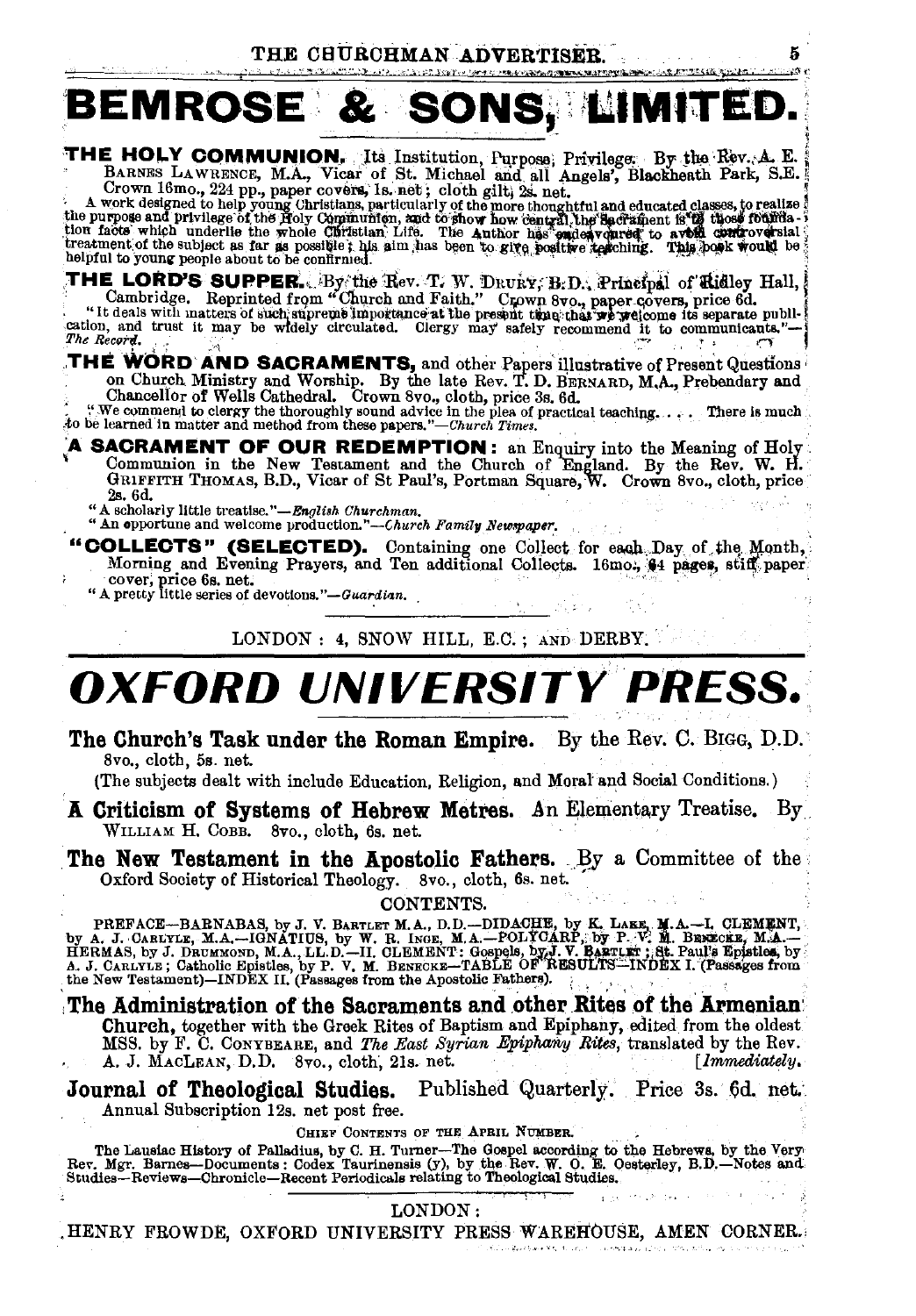# **CHURCH OF ENGLAND LEAGUE.**

Spiritual In Its Aims. Educational in its Work.

#### *Executive Committee :*

President: THE LADY W'IMBORNE.

| The Countess of Ancaster.  |  |
|----------------------------|--|
| The Viscountess Duncannon. |  |
| The Lady Arthur Hill.      |  |
| The Lady Edith Ashley.     |  |
| The Lord Llangattock.      |  |
| The Lady Llangattock.      |  |
| The Lady Templemore.       |  |
| The Lady Haliburton.       |  |

The Very Rev. the Dean of Canterbury. Canterbury.<br>The Rev. Chancellor Lias. The Rev. E. J. Kennedy.<br>The Rev. W. H. Stone.<br>The Rev. J. E. Watts-Ditchfield.<br>The Rev. F. J. Key.

Col. the Hon. F. C. Bridgeman.<br>Lady Hope.<br>S. Hope Morley, Esq.<br>Mrs. S. Hope Morley.<br>Mrs. Locker-Lampson.<br>Mrs. Walter.<br>Mrs. Walter. Miss Margaret Bernard.

*Consultative Committee :* 

The Rev. the Earl of Bessborough. The Lord Bishop of Durham. The Lord Bishop of Sodor and Man.<br>The Very Rev. the Dean of Peterborough. Rev. Clanon Meyrick. Rev. J. Llewelyn Davies, D.D., Litt.D.<br>Rev. Charles Hole. Rev. Art

pOUNDED five years ago, the LEAGUE has organized over two hundred courses of lectures on Church History and the Prayer-Book.

It has held four hundred meetings to explain the teachings and practices of the Primitive Catholic Church, and one hundred and thirty sermons have been preached.

It has published and distributed numerous books and pamphlets on the history, doctrine, and teaching of the Church, written by Churchmen of commanding position and scholarship.

It has provided for its members a central and twenty branch lending libraries.

It has founded a Church Sisters' Home, where ladies are trained and sent out to work under parochial clergy among the sick and the poor. In addition to the fourteen ladies residing in the Home, the League now has Sisters working in very poor districts in North London, Birmingham, Liverpool, and Plymouth.

It opened, on June 4th, 1904, a Seaside Convalescent Home for poor children, which is worked in conjunction with, and as a branch of, the Church Sisters' Home. The ladies from that Home, working in some of the poorest London parishes, have brought under their notice many most deserving cases where a Seaside Home is of the greatest practical value.

It has established two of the finest schools for girls in the country. At one of these (Uplands' School, St. Leonards-on-Sea) the fees are well within the reach of parents of small means.

It has been instrumental in establishing Cherwell Hall, a College at Oxford, for the training of secondary women teachers.

## FUNDS ARE URGENTLY NEEDED for the Maintenance and Extension of all these Works.

The LEAGUE is in no sense a narrow, a party, or a political organisation.

For further particulars apply to THE SECRETARY,

*6,* Grosvenor Mansions, Victoria Street, London, *5.W.*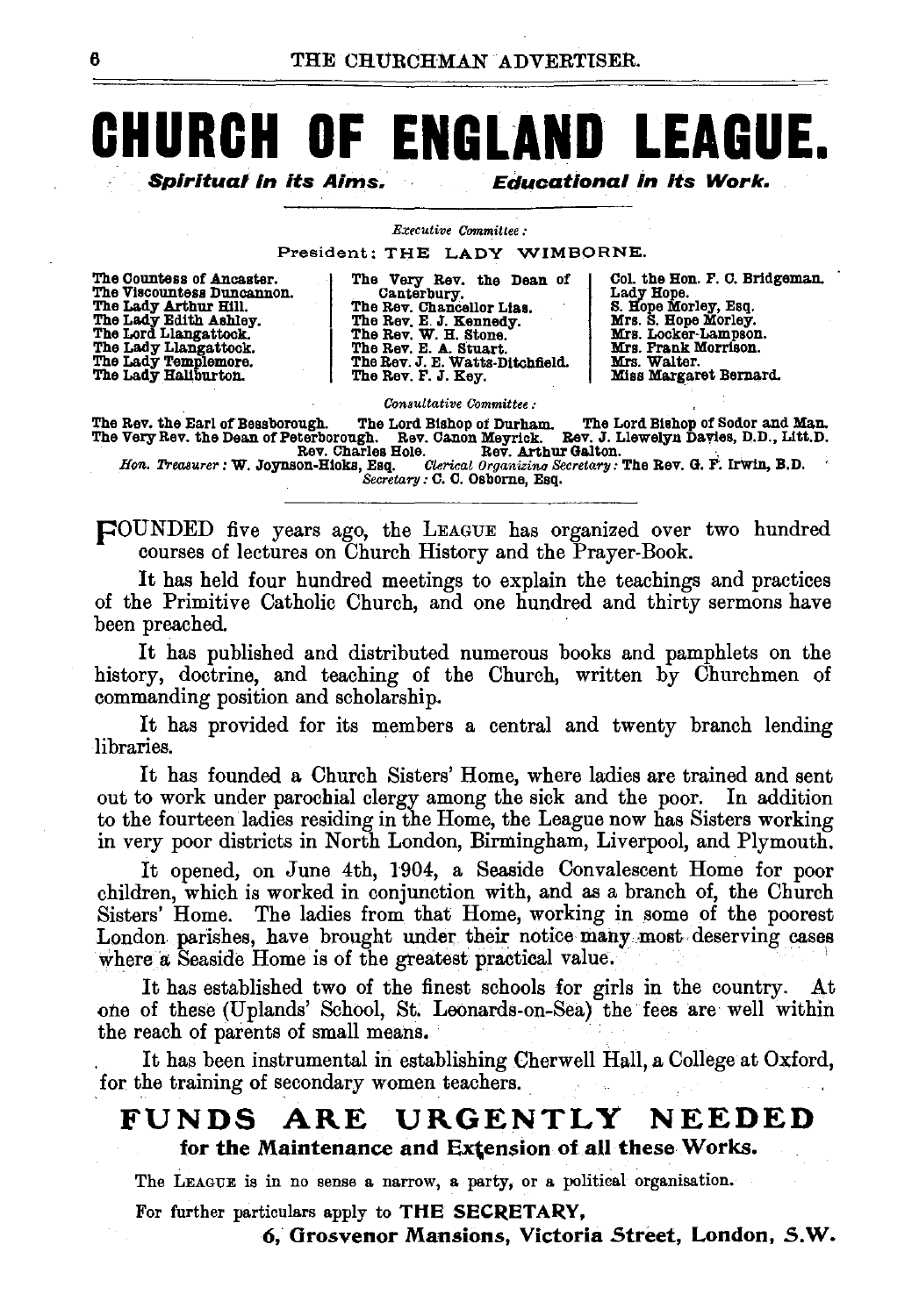# · **GAMBRIDGE UNIVERSITY 'PRESS.**

# **Tbe Cambridge Bible for Scbools aod Colleges.**

*General Editors:* 

J. J. S. PEROWNE, D. D., late BISHOP OF WoRCESTER.

A. F. KIRKPATRICK, D.D., LADY MARGARET PROFESSOR OF DIVINITY.

F. H. CHASE, D.D., NoRRISIAN PROFESSOR OF DIVINITY.

THE TIMES, November 8, I904 (in an Obituary Notice of Bishop Perowne): *"A Series which* has *done more to spread accurate Biblieal knowledge among English-speaking people than*  any book except the Revised Version."

#### *Now Ready. Cloth extra, jcap. 8vo. With Maps.*

| Book of Joshua. Rev. G. F. MACLEAR, D.D. 2s. net.                                                                                                                                                                                                                                         |               |               |  |
|-------------------------------------------------------------------------------------------------------------------------------------------------------------------------------------------------------------------------------------------------------------------------------------------|---------------|---------------|--|
|                                                                                                                                                                                                                                                                                           |               |               |  |
|                                                                                                                                                                                                                                                                                           |               |               |  |
| I. and II. Kings. Prof. LUMBY, D.D. 2s. net each. In One Volume-3s. 6d. net.                                                                                                                                                                                                              |               |               |  |
|                                                                                                                                                                                                                                                                                           |               |               |  |
| 1. and 11. Chronicles. Rev. W. E. BARNES, D.D.    2s. 6d.,<br>Books of Ezra and Nehemiah. Rt. Rev. H. E. RYLE, D.D.   3s.,                                                                                                                                                                |               |               |  |
| Book of Job. Rev. A. B. DAVIDSON, D.D.                                                                                                                                                                                                                                                    | $\mathbf{A}$  | $3s.$ ,       |  |
| Psalms. Book 1. i.-xli. Prof. KIRKPATRICK, D.D.                                                                                                                                                                                                                                           | $\sim$ $\sim$ | 2s.,          |  |
| " Books II. and III. xlii.-Ixxxix. Same Editor                                                                                                                                                                                                                                            | $\ddotsc$     | $2s.$ ,       |  |
| Books IV. and V. xc.-cl. Same Editor                                                                                                                                                                                                                                                      | $\ldots$ 2s., |               |  |
|                                                                                                                                                                                                                                                                                           | $\ldots$ 2s., |               |  |
| Book of Ecclesiastes. Very Rev. E. H. PLUMPTRE, D.D .                                                                                                                                                                                                                                     |               | 3s.,          |  |
| $\ddotsc$<br>The Song of Solomon. Rev. A. HARPER, D.D.                                                                                                                                                                                                                                    | $1s.6d.$ ,    |               |  |
| Isaiah. Rev. J. SKINNER, D.D. Vol. I. Chaps. i.-xxxix.<br>Isaimiah and I american Vol. II. Chaps. xl.-1xvi.<br>$\dddot{\phantom{0}}$                                                                                                                                                      | $2s. 6d.$ ,   |               |  |
| $\ddotsc$                                                                                                                                                                                                                                                                                 | $2s. 6d.$ ,   |               |  |
|                                                                                                                                                                                                                                                                                           | $\mathbf{L}$  | $3s.$ ,       |  |
| Jeremiah and Lamentations. Rev. A. W. STREANE, D.D.<br>Book of Ezekiel. Rev. S. R. DRVIDEON, D.D.<br>Book of Daniel. Rev. S. R. DRVIDEON, D.D.<br>Book of Hosea. Rev. T. K. CHEYNE, D.D.<br>Joel and Amos. Rev. S. R. DRIVER, D.D.<br>Books of Obadiah and Jonah. Archdescon PEROWNE  1s. | $\frac{1}{2}$ |               |  |
|                                                                                                                                                                                                                                                                                           |               |               |  |
|                                                                                                                                                                                                                                                                                           |               |               |  |
|                                                                                                                                                                                                                                                                                           |               |               |  |
|                                                                                                                                                                                                                                                                                           |               |               |  |
| Book of Micah. Rev. T. K. CHEYNE, M.A., D.D.                                                                                                                                                                                                                                              |               | 1s.,          |  |
| Nahum, Habakkuk, and Zephaniah. Rev. A. B. DAVIDSON, D.D. 1s. 6d.,                                                                                                                                                                                                                        |               |               |  |
| Haggai, Zechariah, and Malachi. Archdeacon PEROWNE                                                                                                                                                                                                                                        |               | 2s.,          |  |
| I. Maccabees. Rev. W. FAIRWEATHER, M.A., and J. S. BLACK, LL.D. 2s. 6d.,                                                                                                                                                                                                                  |               |               |  |
| $\ddotsc$                                                                                                                                                                                                                                                                                 | $\cdots$ 2s., |               |  |
|                                                                                                                                                                                                                                                                                           |               |               |  |
| St. Mark, Rev. G. F. MACLEAR, D.D.<br>St. Luke. Very Rev. F. MACLEAR, D.D.<br>St. Luke. Very Rev. F. W. FARRAR, D.D.<br>St. Luke. Very Rev. H. W. FARRAR, D.D.<br>St. John. Rev. H. C. G. MOULE, D.D.<br>Acts of the Apostles. Prof. Luw                                                  |               |               |  |
|                                                                                                                                                                                                                                                                                           |               |               |  |
|                                                                                                                                                                                                                                                                                           |               |               |  |
|                                                                                                                                                                                                                                                                                           |               |               |  |
|                                                                                                                                                                                                                                                                                           |               |               |  |
|                                                                                                                                                                                                                                                                                           |               |               |  |
|                                                                                                                                                                                                                                                                                           |               |               |  |
| Ephesians and Philippians. Rt. Rev. H. C. G. MouLE, D.D. 1s. 6d. net each.                                                                                                                                                                                                                |               |               |  |
|                                                                                                                                                                                                                                                                                           |               |               |  |
|                                                                                                                                                                                                                                                                                           |               |               |  |
|                                                                                                                                                                                                                                                                                           |               |               |  |
|                                                                                                                                                                                                                                                                                           |               |               |  |
| Hebrews. Very Rev. E. H. Pittmann, D.D.<br>St. James. Very Rev. E. H. Pittmann, D.D.                                                                                                                                                                                                      |               |               |  |
|                                                                                                                                                                                                                                                                                           |               |               |  |
|                                                                                                                                                                                                                                                                                           |               | $\ldots$ 2s., |  |
| A.<br>iv.                                                                                                                                                                                                                                                                                 | $\ldots$ 2s., |               |  |
| Book of Revelation. Rev. W. H. Stwcox, M.A.                                                                                                                                                                                                                                               |               |               |  |

*Prospectus, with specimen page, wi!l be sent on application.* 

LONDON: CAMBRIDGE UNIVERSITY PRESS WAREHOUSE, AVE MARIA LANE. C. F. CLAY, MANAGER.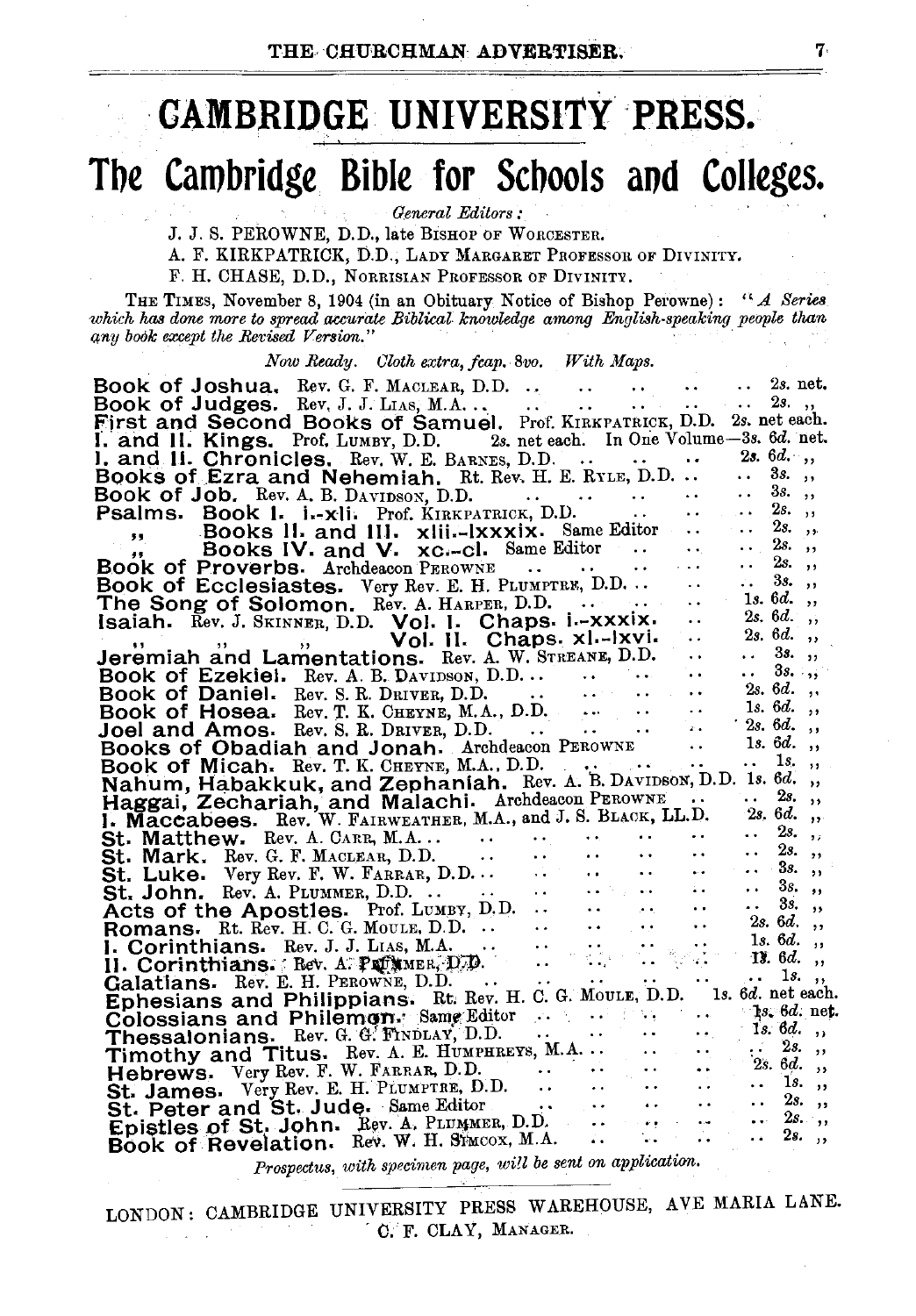# $\mathcal{L}_{\mathcal{P}}(\mathcal{L}_{\mathcal{P}}^{\mathcal{P}}(\mathcal{L}_{\mathcal{P}}^{\mathcal{P}}))$ ELLIOT: STOCK'S NEW BOOKS

<del>া দ্যাত্ত সমে তে</del> গ্ৰে  $T_1 \leq \sqrt{N_1 N_2 + N_1 + N_2 + N_3 + N_4}$  The crown 8vo., cloth, gilt lettered, price 4s. 6d.

EXPOSITION OF MORNING AND **COMBER'S PRAYER**, *H*direct with an Introduction by Rev. R. H. TAYLOR, D.D.

There is much in these pages that will help to illumino various parts of the Church services, and any clergyman proposing to preach a course of sermons upon Morning and Evoning Prayer will find Dean Comber's exposition of

THE GREAT PROBLEM AND ITS SOLUTION: or. God's Eternal Purpose in the Human Race. By S. J.

In crown 8vo., cloth, gilt lettered, price 3s. 6d. net.

### SHADOW AND SUBSTANCE: A Handbook of Types and Antitypes for Church Teachers. By E. K. RYDE WATSON.

This book is to be much commended. It is at once solid, lucid, and stimulating. As a handbook of types and antitypes, we know of no work to equal it. The writer has done the cause of religious teaching a real and lasting s

In crown 8vo., cloth, gilt lettered, price 5s.

#### THE SOUL'S EMANCIPATION: A Record of Personal Experiences. By F. F. GRANJON, Pastor of the Reformed Church at Puys S. Martin, Author of a Treatise on "The Marriage of Priests in the Western Church." Translated Translated into English by R. C. FAITHFULL.

"This is a very remarkable work, and one which we hope will be widely read in this country."-Record. Well worthy of circulation in our country, that people may be able to understand what Romanism<br>really is."—Life of Faith.

Nothing can exceed the trenchant criticism of a living testimony brought to bear by this book upon the position of Romanism as it is seen from within."-Dundee Courier.

## **NEW NOYELS.**

In crown 8vo., cloth, gilt lettered, illustrated, price 6s.

## THE KNIGHT OF THE NEEDLE ROCK AND HIS DAYS,

1571-1606. This is a story of Elizabethan times, the chief incidents taking place in the Isle of Wight, Guildford, and in London.

In crown 8vo., cloth, gilt lettered, price 6s.

#### THE PAINS OF HAPPINESS. A Novel.

By RASSAC TORRIANI.

"The author interweaves a double love story with no little skill."-Pall Mall Gazette.

# NEW YOLUMES OF YERSE.

In crown 8vo., appropriately bound, price 1s. 6d.

## VERSES CHIEFLY ABOUT NATURE.

By G. E. M.

"The versification is smooth and often graceful." $-\partial x$  ford Chronicle.

"A pleasing gift of verse and an earnest religious spirit are the two notes of this little book of song."-Glasgow Herald.

In crown 8vo., appropriately bound, 1s. 6d. net.

#### THE TREASURES OF DARKNESS, AND OTHER VERSES. By M. B. W.

<sup>11</sup> Its gracefully turned and dignified lyrical pieces give a not unbecoming expression to feelings of familiar simple picty of the refined ecclesiastical sort."—Scotsman.

LONDON: ELLIOT STOCK, 62, PATERNOSTER ROW, E.C.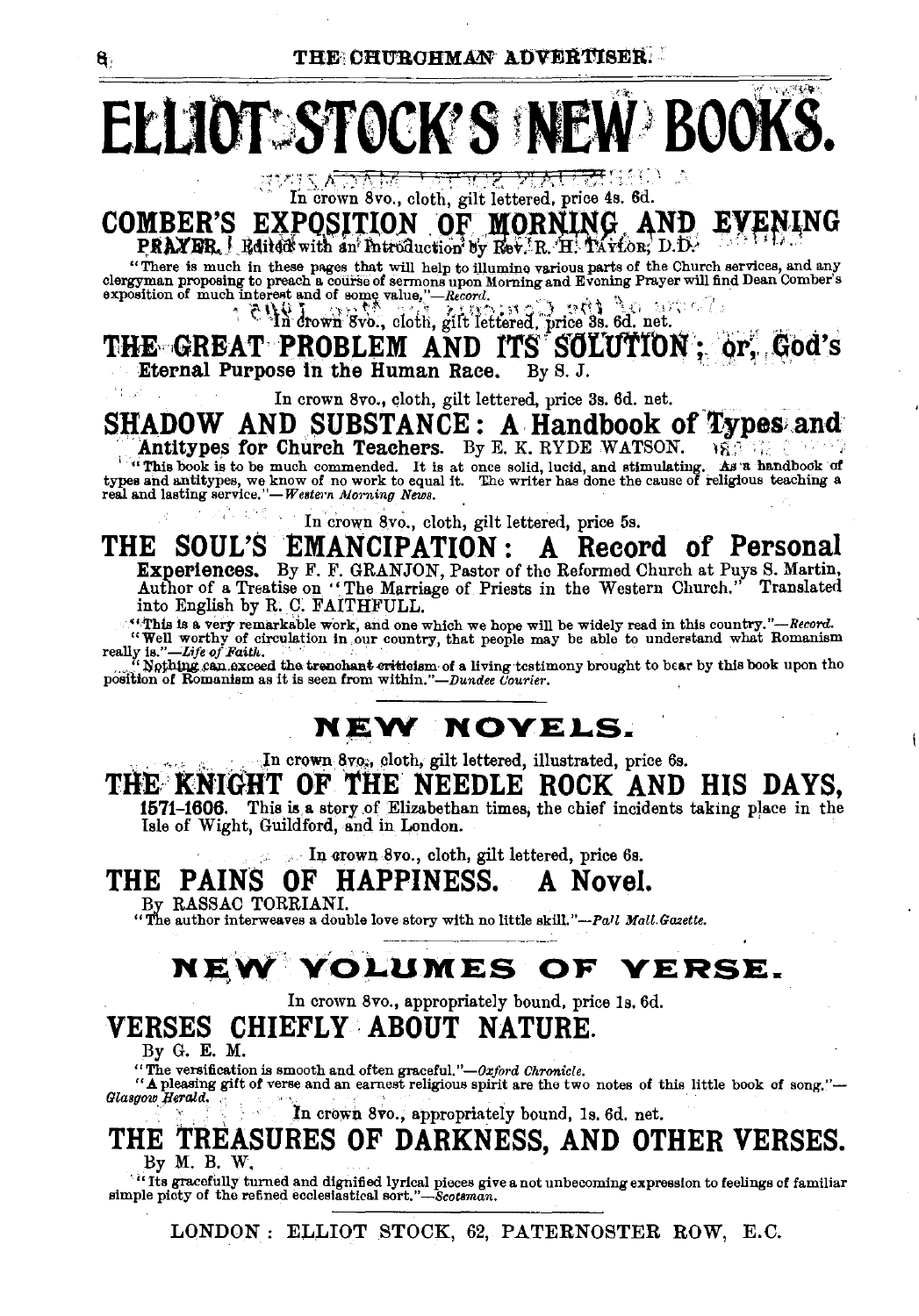

A CHRISTIAN SOCIAL MAGAZINE.

Edited by CANON HENRY SCOTT HOLLAND.

Some of the Contents for May, 1905:

A WEE NOTE ON THE WEE KIRK. A SALL PLATIC LOOPER THE SERVE AND THE WHY AND THE WHAT OF THE WEE AND THE FREE. THE EDITOR. THE IRISH QUESTION. HUGH LAW, M.P. SMALL HOLDINGS: A HOPE FOR THE FUTURE. C. R. BUXTON. THE BALL AND THE CROSS. Serial Story. Chapter II. G. K. CHESTERTON. **CONGO HORRORS.** CANON SCOTT HOLLAND **GOD'S MOUNTEBANKS.** CONRAD NOEL.

Price 3d., post free 4d. Subscription for One Year, post free, 4s. Bound Volumes, 5s. each. Binding Cases, 1s. 6d.

LONDON: WELLS GARDNER, DARTON & CO., LTD., 3, PATERNOSTER BUILDINGS, E.C.; AND 44, VICTORIA ST., WESTMINSTER, S.W.

EDITORIAL AND ADVERTISEMENT OFFICES: 19, STROUD GREEN ROAD, N.

Now ready, in Crown 8vo., cloth, gilt lettered, price 2s, 6d, net.

## GLEANINGS **FROM A** PARSON'S DIA

BY THE REV. WILLIAM BURNET, M.A., Vicar of Childerditch, Brentwood.

WITH A PREFACE BY THE VENERABLE ARCHDEACON SINCLAIR. Archdeacon of London.

In Demy 8vo., paper cover, price 3d.

## THE CONSCHENCE

JOSEPH GOWAN & GEORGE GOWAN.

In Crown 8vo., paper cover, price 6d. net.

**MICHAEL: TI** 

This is not a story, but a plain statement of Bible truth, to which the Author believes thousands of God's people can testify upon perusal.

ELLIOT STOCK, 62 PATERNOSTER ROW, LONDON, E.C.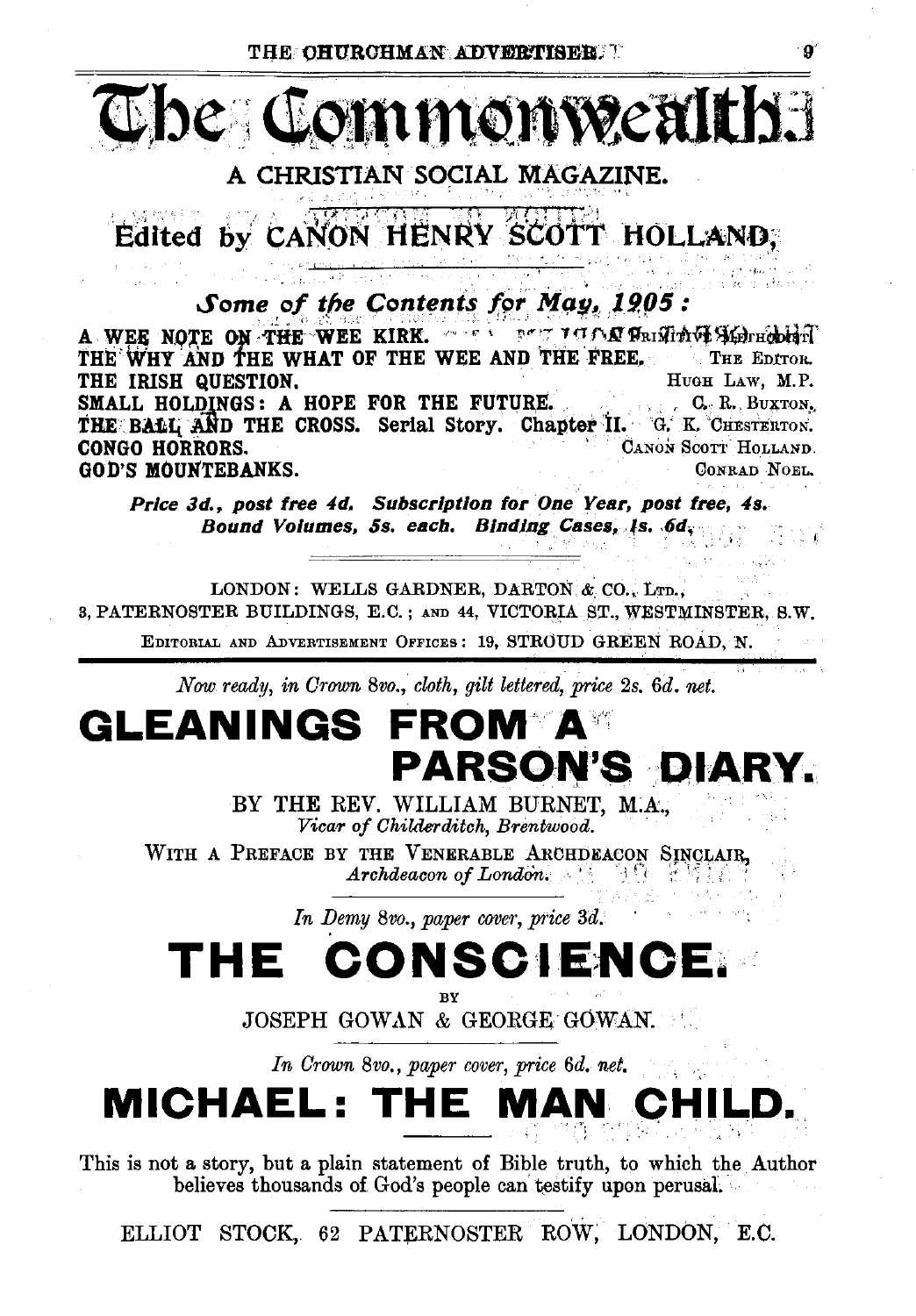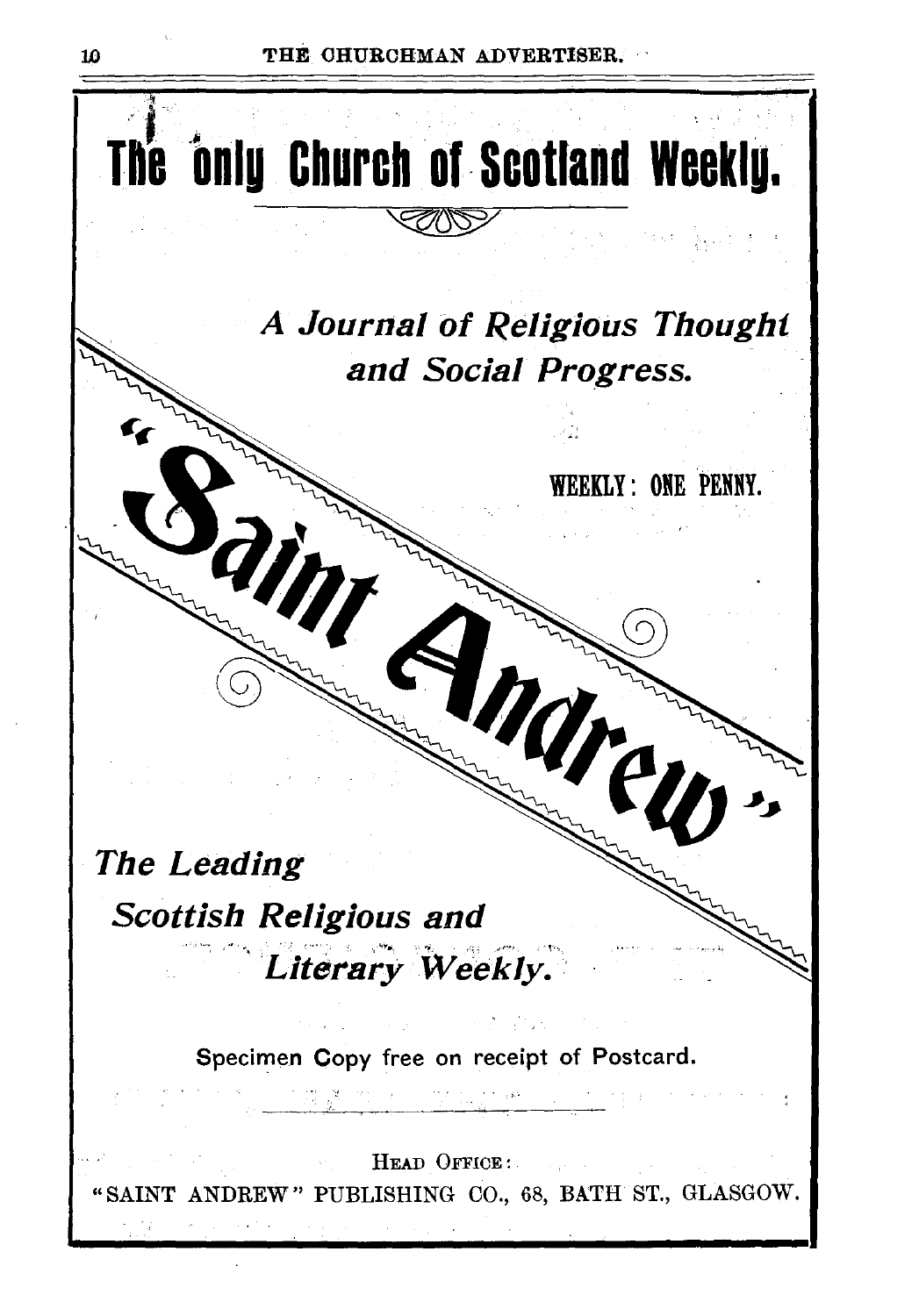# **THE INTERPRETER.**<br>6<sup>p.</sup> The New Church Monthly Magazine

# The New Church Monthly Magazine.  $6^D$

Popular Articles on Biblical Questions, Archæological Discovery, Church History, Social and Missionary Topics, Christian Evidences; Reviews and Correspondence.

SOME CONTENTS OF MAY NUMBER.

THE VISION OF THE NEW JERUSALEM. Rev. H. B. Swerz, D.D., Regius Professor of Divinity, Cambridge.

SUNDAY OBSERVANCE. Rev. CANON OTLEY, D.D., Regius Professor of Pastor al Theology, Oxford. A CRITICAL HISTORY OF DAVID. J. F. STENNUm, M.A., Hebrew Lecturer, Oxford.

THE ASCENSION. The EDITOR.

THE GROWTH OF CREEDS (continued). Rev H. D. LocKETT, M.A., Principal of Ordsall Hall, Manchester. SUMMER CAMPS FOR CITY BOYS.

#### SIXPENCE *net.*

Apply at Smith's Bookstalls; S. C. BROWN, LANGHAM & CO., LTD., 78, New Bond Street, W.; or direct to the Publishers, RODGER & JOHNSON, *Interpreter* Office, Altrincham, Manchester.

*Prospectus sent free on application. Annual Subscription,* Bs. *post free.* 

# **THE SEEKER.**

#### A Quarterly Magazine, devoted to the Search for God and the true Self.

Edited by the Rev. 0. W. ALLEN, Vicar of St. James's, Bradford.

*Author of" The Mission of Evil," "Wonderful Words and Works," etc.* 

MANY are asking why it is that religion has not more of the power that it ought to be capable of exercising over the hearts of men. There can only be one answer: that while the world will admit the *form* of religion, it has lost all interest in the *power*. Men mistake the significance of this life ; and seek for pleasure, instead of for the Divine realities. So the highest pleasure remains unfound ; and the greater things of life---power to make others blessed, and to perfect our own character-are lost in the pursuit of the smaller-wealth, luxury, and excitement.

The main object of " The Seeker " will be to consider dispassionately the problem thus indicated. The point of view assumed will be that of the Christian Scriptures. The world needs Ifo new religion, but it does need a deeper and more spiritual understanding of the old. Such an understanding is the object of our search. We appeal for support to all who desire to be seekers after God and helpers of the brethren.

Subscription, 2s. a year, or 2s. 2d. post free, should be sent to the Editor.

The Editor will be pleased to send a copy of the first number on approval to any· one who will send to him his or her name and address, and six penny stamps, If the 'Copy is returned within a week, undamaged, 5d. will be refunded.

PUBLISHED BY PHILIP WELLBY, 6, HENRIETTA STREET, W.O.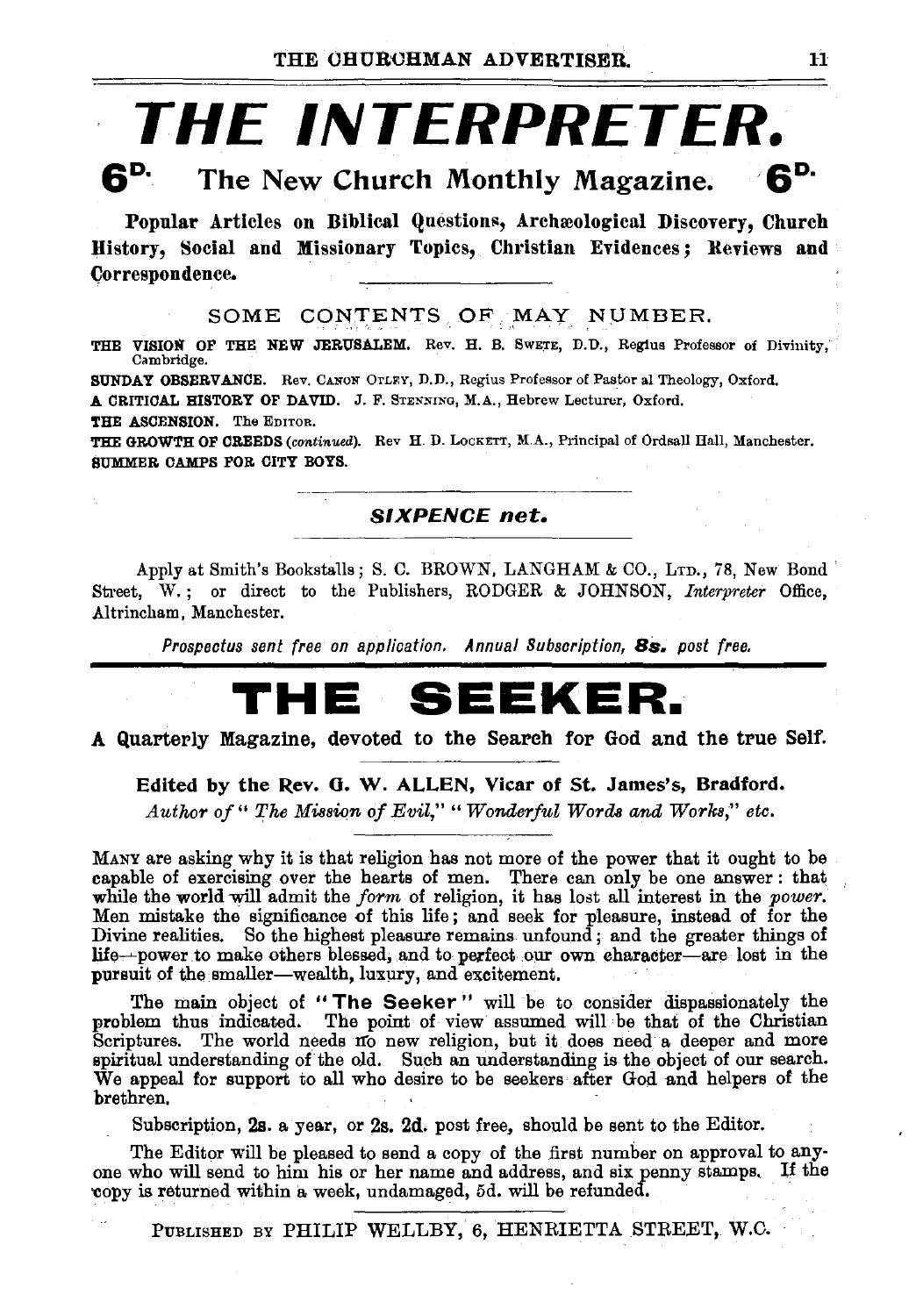bristian Literature Society for Jndia.

(Formerly called The Christian Vernacular Education Society.)

Offices: 9, DUKE STREET, ADELPHI, LONDON, W.C. STAR START START **MARAGEMENT** 

ETA ELKERIKO KERA DE EREGINEA ERA The ANNUAL MEETING of the Society will be held in the Council Chamber of Exeter Hall on WEDNESDAY, MAY 24TH, at 3 p.m., The Chair will be taken by THE RT. HON. LORD REAY, G.C.S.I., President of the Society.

Speakers: Rev. E. W. THOMPSON, M.A. (of Mysore), and others.

In crown 8vo., appropriately bound, price 5s.

## A FIT OF HAPPINESS, and Other Essays. THE SPECTATOR. BY CECIL GRAY.

"Solid and sensible reading. The themes are not commonplace, neither is the manner of discussing them. Fresh, vigorous thoughts, well put, are to be found on every page."

-Åberdeen Free Press

36、后往来的无私的女人的时

las no

"In many of these essays there is a vein of pleasant humour, in some a healthy optimism and a living sympathy with the study of mankind through man, and all are written with

LONDON: ELLIOT STOCK, 62, PATERNOSTER ROW, E.C.

# CHRISTIAN COMMUNITY.

INSTITUTED BY THE HUGUENOTS, 1685.

President-SIR GEORGE WILLIAMS, Knt. Vice-President-THE EARL OF ABERDEEN, K.T. Treasurer-F. A. BEVAN, Esq., D.L. Bankers-Messrs. BARCLAY & CO., 54, Lombard Street, E.C.

#### FOR. VISITING AND PREACHING THE GOSPEL IN WORKHOUSES AND OTHER PLACES.

The province of this Society is to preach the Gospel and in other ways relieve two classes -those who cannot and those who will not attend the ordinary places of worship. The work of preaching and visitation is carried on by over

- 450 Voluntary Workers of both sexes, who<br>15,000 Workhouse Innates visited every week in<br>15,000 Workhouses Infrancies, & Casual Wards.<br>2,000 Lodging-house People visited every week in<br>the ended overy week in<br>the ended overy
	-
	-
	-
- Hastings.<br>
Hastings.<br>
1,334 Bread, Lodging, & Coal Tickets given away.<br>
19,179 Dinners to Children.<br>
22,500 Free Teas and Breakfasts, Cocoa Suppers.
- 4,370 Children and Adults taken for a day into the Country.
- 500 Sent away for a week. 11,000 Workhouse people had buns and oranges,<br>and an Evening's Entertainment at Christmas.
- 2,200 Attendances were made by poor widows,<br>employed in making clothing.<br>1,025 Garments were made and sold last year.
- 21 Open-Air Stations were sustained.

100,847 Tracts were distributed.

Income £6,268. Contributions or Donations (N.B.-Periodicals and Tracts are most useful, and may be sent to the Secretary) can be paid into the Bank, to the Treasurer, or will be very gratefully received by the Secretary, Mr. JAMES ATKINSON, Office, Memorial Hall, London Street, Bethnal Green, E.

 $\overline{12}$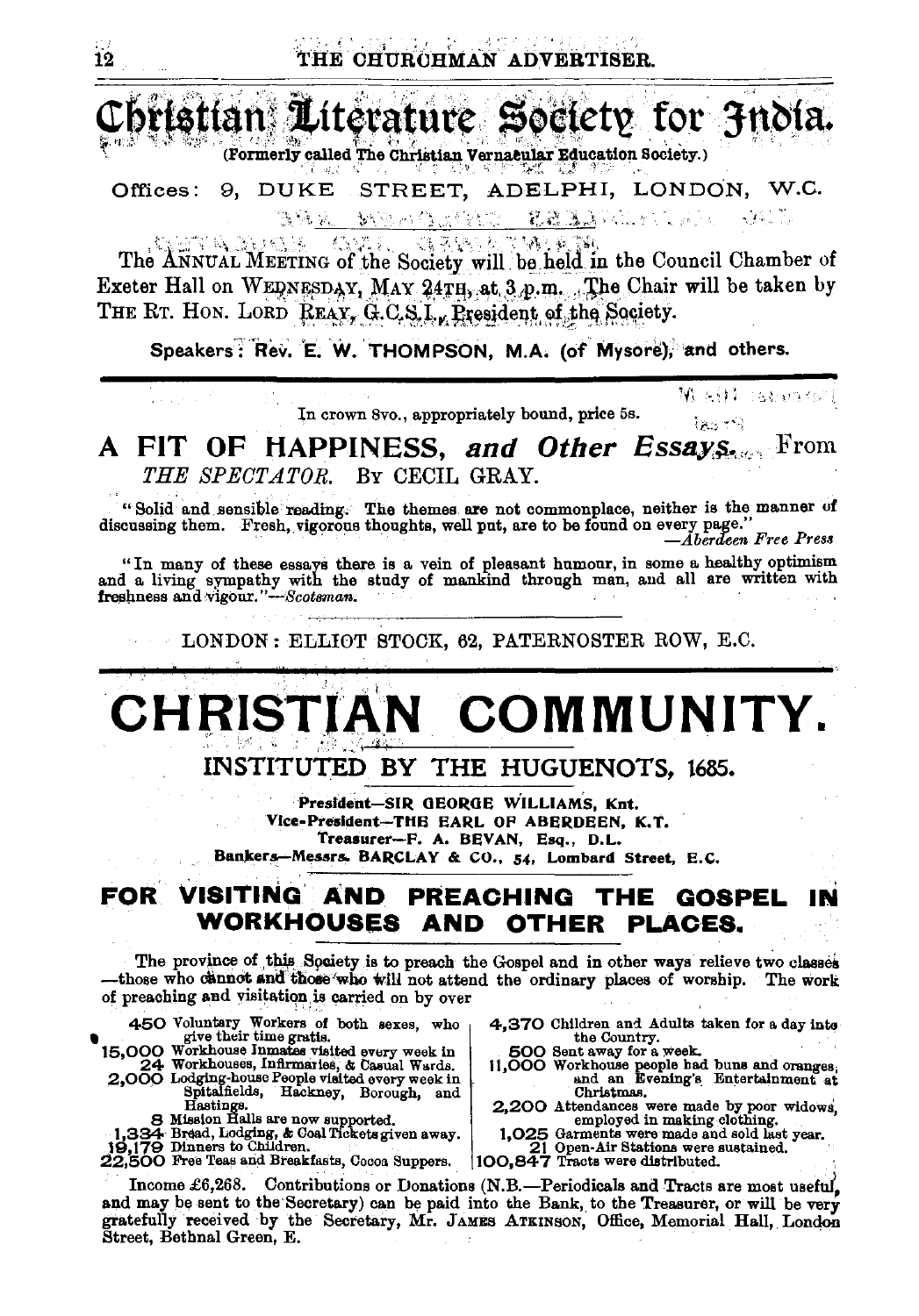

#### 500 *FATHERLESS CHILDREN ARE* **MAINTAINED AND** *EDUCATED.* ie z Askor S

Al Calific of The Senior School MAITLAND PARK, N.W. Junior School-HORNSEY RISE, N. Contractor of Some-HAROLD ROAD, MARGATE.

Patrons: His Majesty THE KING, Her Majesty QUEEN ALEXANDRA, President: H.R.H. the PRINCE OF WALES, K.G.

Treasurer-Sir HORACE BROOKS MARSHALL, M.A., LL.D., J.P.

## NEW ANNUAL SUBSCRIPTIONS & DONATIONS ARE URCENTLY NEEDED. So that the work of the charity may be fully maintained.

Two Votes are allowed at each Election for every Guinea subscribed.

SECRETARY: ALEXANDER GRANT. OFFICES: 73, CHEAPSIDE, E.C. BANKERS: LONDON JOINT STOCK, PRINCES STREET, E.C.

# **& Continental Church Society.** Colonial

# THE ANNUAL MEETING

Will be held at Sion College, Victoria Embankment (near Blackfriars Bridge), on Wednesday afternoon, May 3rd. The chair will be taken at 3 o'clock by the RIGHT REV. THE LORD BISHOP OF ST. ALBANS.

Speakers :- The Right Rev. BISHOP INGHAM; the Rev. Dr. NOYES, Chaplain of the Rue d'Aguesseau Church, Paris; the Rev. G. P. METCALFE, Missionary. C.C.C.S., Burrowa, New South Wales; F. A. BEVAN, Esq., Treasurer of the Society, and others will take part in the proceedings.

# THE ANNUAL SERMON

Will be preached at St. James's Church, Sussex Gardens, Paddington, on Sunday morning, May 7th, by the

VERY REV. THE DEAN OF PETERBOROUGH.

Divine Service commences at 11 o'clock.

The Breakfast (by invitation) will be given in the Holborn Restaurant, High Holborn, on Wednesday Morning, May 3rd, at 9 o'clock. The Chair will be taken by the Very Rev. the Dean of Peterborough. An Address will be given Vicar of Holy Trinity Church, Hull.

Tickets for the Meeting can be obtained at the Offices of the Society, 9, Serjeant's Inn Fleet Street, E.C.  $\mathcal{A}_{\mathcal{A}}$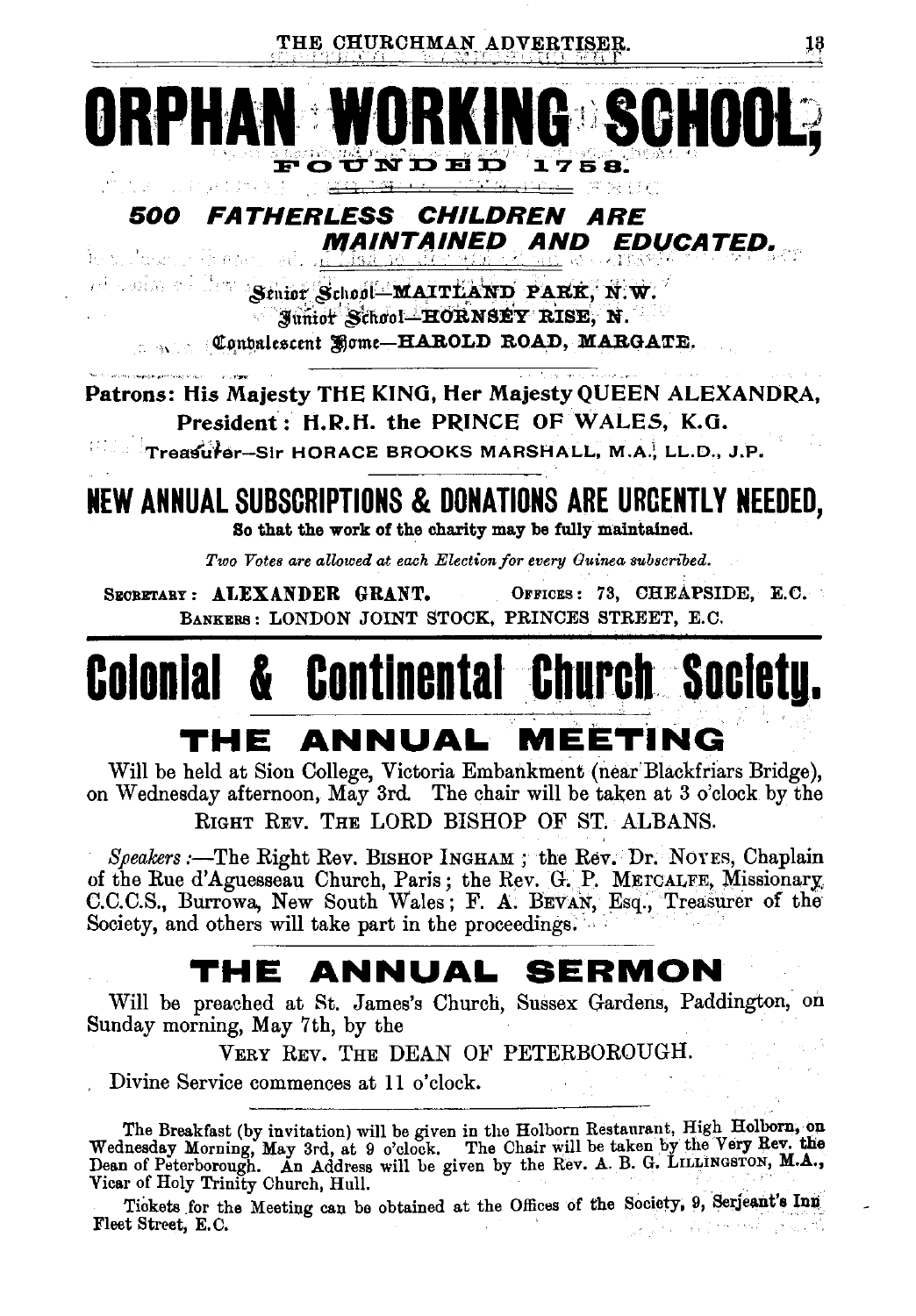

**SUPPORT.**-Ordersfor Printing and Bookbinding<br>are very helpful, but subscriptions and donations are also needed, and will be most thankfully received by also needed, all will be most maintainly received by<br>the Principal, the Rev. H. O. ALLBROOK, Palestine<br>House, Bodney Road, Hackney, N.E.; or by the<br>Hon. Treasurer, A. R. Prrz, Esq., Effingham House, Ramsgate.

Bankers-Messrs. BARCLAY & COMPANY, Ltd., 54, Lombard Street, E.C.

## PAROCHIAL MISSIONS TO THE JEWS AT HOME AND ABROAD.

President-THE DEAN OF WORCESTER. Hon. Secs.-CANON SIR JAMES E. PHILIPPS, Bart, ARCHDEACON SUTTON.

Org. Sec.-REV. W. O. E. OESTERLEY.

Work in London, Liverpool, Manchester, Leeds, Bombay.

Applications for Grants have constantly to be refused owing to want of Funds.

Office: 39, VICTORIA STREET, LONDON, S.W.

Strand, London W.C.

ashore, at home and abroad, among seamen of all classes and nations, fishermen, bargemen, and emigrants. Seventy six harbours

are occupied. Income in 1903, 249,701.<br>Increased Contributions and Coffertories, ure-<br>gently needed, should be forwarded to the Secretary,<br>Commander W. Dawsov, R.N. 11, Buckingham St.,

NOW READY. CHEAP AND NINTH EDITION.

In demy 12mo., tastefully printed and bound,<br>1s. 6d. post free.

**NOTES** FOR **ROXP** (and their Fathers) on Morals, Mind, and Manners.<br>By "AN OLD Box."

"The advice is simply excellent. It is practical, minute, and although high-toned, not too stringent. -Literary World.

"The teaching is high-principled, liberal-minded,"<br>and drawn from practical experience."—Christian

World.<br>"An admirable little volume, full of sound sense<br>"An admirable little plants of sympathy, with and wise suggestions, plenty of sympathy, with wholesome liberty."-Daily News.

ELLIOT STOCK 62 PATERNOSTER ROW, LONDON.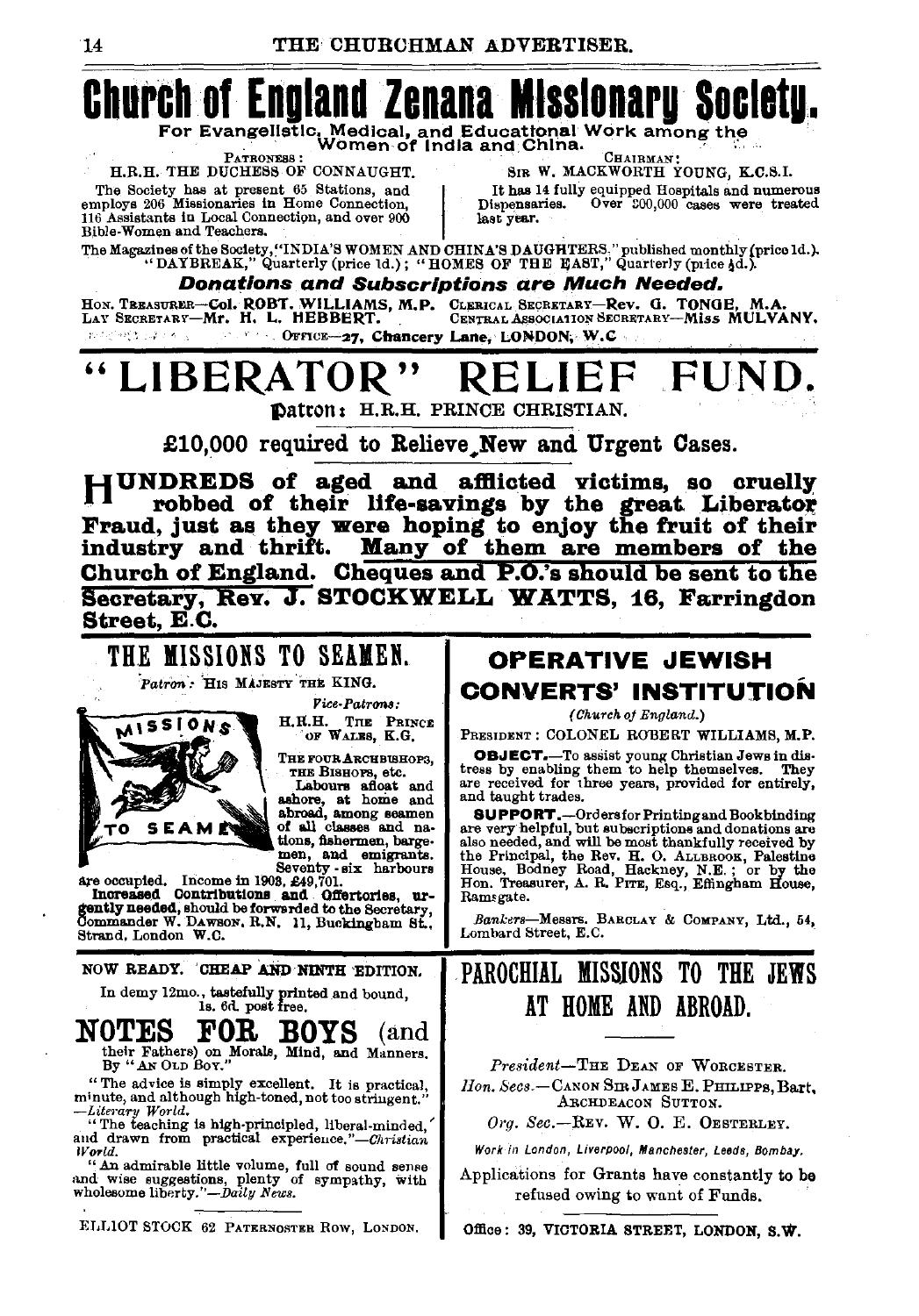

**TORTURE AND MASSACRE OF JEWS** has continued this year, and there have been many bad outbreaks. Jews, therefore, leave Russia, where there is no safety for their wives or children. Very few can be received here. THIS SOCIE our registry for relief.

WE ASK FOR FUNDS, as the winter adds to the chronic distress of these poor in their

DONATIONS THANKFULLY RECEIVED by

F. A. BEVAN, Hon. Treasurer, 54, LOMBARD STREET, E.C.

and by

E. A. FINN. Secretary, 41, PARLIAMENT STREET, S.W.

PROTESTANT REFORMATION SOCIET The OLDEST Church Society for the Maintenance of the Religious Principles of the Reformation The ONLY Mission to Roman Catholics in England. (Established 1827.)

**MISSIONARY. EDUCATIONAL. EVANGELISTIC.** 

**JUST PUBLISHED.** 

THE **PROTESTANT** DICTIONARY. **Beautifully Illustrated, 15s. net.** 

Of REAL AND PERMANENT VALUE to a Clergyman, Minister, Teacher, Protestant Worker, Public or Parochial Library.

> **Funds are Urgently Needed.** WALTER A. LIMBRICK, Secretary, 62, Berners Street, London, W.

# otestantism and the Br

(WITH TWELVE ILLUSTRATIONS),

By the Author of "REPLIES TO ROMANISTS."

THE ENGLISH CHURCHMAN says: "The subject-matter of the booklet indicates wide reading and deep historical knowledge."

ONE PENNY.

#### PROTESTANT ALLIANCE, 430, Strand, LONDON. EL'S LEGE. Near TENBURY, WORCESTERSHIRE.

BOYS thoroughly prepared for Public Schools. Most healthy situation; large playing fields and Fives Courts; separate cubicles. Head master, REV. W. A. RENWICK, M.A., late Scholar of Hertford College, Oxford.

### APPLY: REV. THE WARDEN.